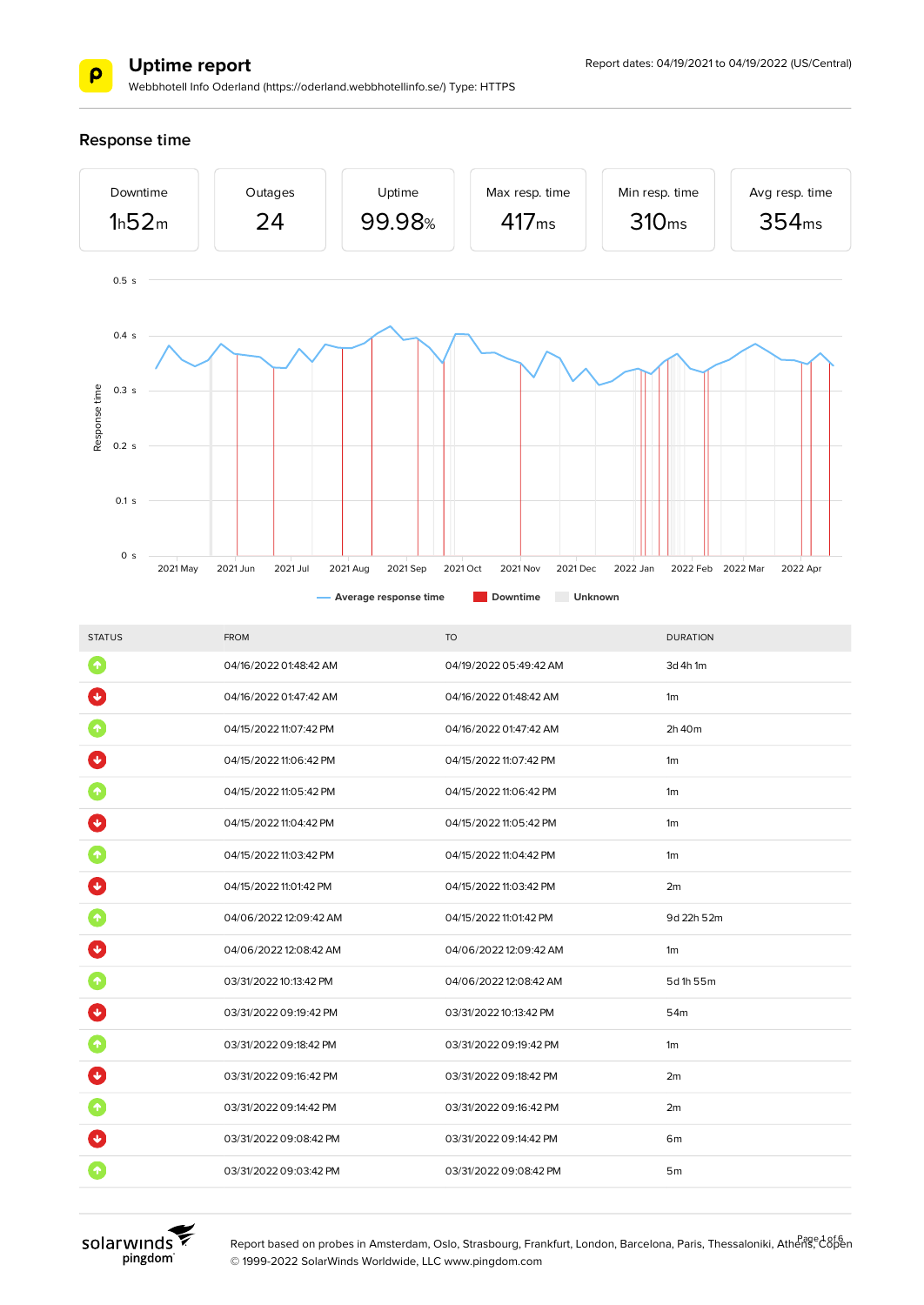

Webbhotell Info Oderland (https://oderland.webbhotellinfo.se/) Type: HTTPS

| <b>STATUS</b>       | <b>FROM</b>            | <b>TO</b>              | <b>DURATION</b> |
|---------------------|------------------------|------------------------|-----------------|
| $\ddot{\mathbf{v}}$ | 03/31/2022 09:02:42 PM | 03/31/2022 09:03:42 PM | 1m              |
|                     | 03/31/2022 09:00:42 PM | 03/31/2022 09:02:42 PM | 2m              |
|                     | 03/31/2022 08:59:42 PM | 03/31/2022 09:00:42 PM | 1m              |
| 个                   | 03/31/2022 08:55:42 PM | 03/31/2022 08:59:42 PM | 4m              |
|                     | 03/31/2022 08:53:42 PM | 03/31/2022 08:55:42 PM | 2m              |
|                     | 03/17/2022 12:45:42 PM | 03/31/2022 08:53:42 PM | 14d 8h 8m       |
|                     | 03/17/2022 12:42:42 PM | 03/17/2022 12:45:42 PM | 3m              |
| 个                   | 03/01/2022 09:33:42 PM | 03/17/2022 12:42:42 PM | 15d 14h 9m      |
|                     | 03/01/2022 09:30:42 PM | 03/01/2022 09:33:42 PM | 3m              |
|                     | 02/16/2022 05:16:42 PM | 03/01/2022 09:30:42 PM | 13d 4h 14m      |
|                     | 02/16/2022 05:13:42 PM | 02/16/2022 05:16:42 PM | 3m              |
|                     | 02/09/2022 05:48:42 PM | 02/16/2022 05:13:42 PM | 6d 23h 25m      |
|                     | 02/09/2022 05:47:42 PM | 02/09/2022 05:48:42 PM | 1m              |
|                     | 02/07/2022 05:48:42 PM | 02/09/2022 05:47:42 PM | 1d 23h 59m      |
|                     | 02/07/2022 05:47:42 PM | 02/07/2022 05:48:42 PM | 1m              |
|                     | 01/28/2022 01:13:42 AM | 02/07/2022 05:47:42 PM | 10d 16h 34m     |
|                     | 01/28/2022 01:10:42 AM | 01/28/2022 01:13:42 AM | 3m              |
|                     | 01/28/2022 12:48:42 AM | 01/28/2022 01:10:42 AM | 22m             |
|                     | 01/28/2022 12:45:42 AM | 01/28/2022 12:48:42 AM | 3m              |
|                     | 01/25/2022 10:17:42 AM | 01/28/2022 12:45:42 AM | 2d 14h 28m      |
|                     | 01/25/2022 10:14:42 AM | 01/25/2022 10:17:42 AM | 3m              |
| 个                   | 01/24/2022 08:43:42 AM | 01/25/2022 10:14:42 AM | 1d 1h 31m       |
|                     | 01/24/2022 08:40:42 AM | 01/24/2022 08:43:42 AM | 3m              |
| 6                   | 01/22/2022 08:50:42 PM | 01/24/2022 08:40:42 AM | 1d 11h 50m      |
|                     | 01/22/2022 08:47:42 PM | 01/22/2022 08:50:42 PM | 3m              |
| $\blacklozenge$     | 01/22/2022 08:40:42 PM | 01/22/2022 08:47:42 PM | 7m              |
|                     | 01/22/2022 08:37:42 PM | 01/22/2022 08:40:42 PM | 3m              |
| $\blacklozenge$     | 01/22/2022 08:30:42 PM | 01/22/2022 08:37:42 PM | 7m              |
|                     | 01/22/2022 08:27:42 PM | 01/22/2022 08:30:42 PM | 3m              |
| $\blacklozenge$     | 01/21/2022 08:16:42 PM | 01/22/2022 08:27:42 PM | 1d 11m          |
|                     | 01/21/2022 08:13:42 PM | 01/21/2022 08:16:42 PM | 3m              |
| ٠                   | 01/20/2022 08:20:42 PM | 01/21/2022 08:13:42 PM | 23h 53m         |



Report based on probes in Amsterdam, Oslo, Strasbourg, Frankfurt, London, Barcelona, Paris, Thessaloniki, Athens, C8pen © 1999-2022 SolarWinds Worldwide, LLC www.pingdom.com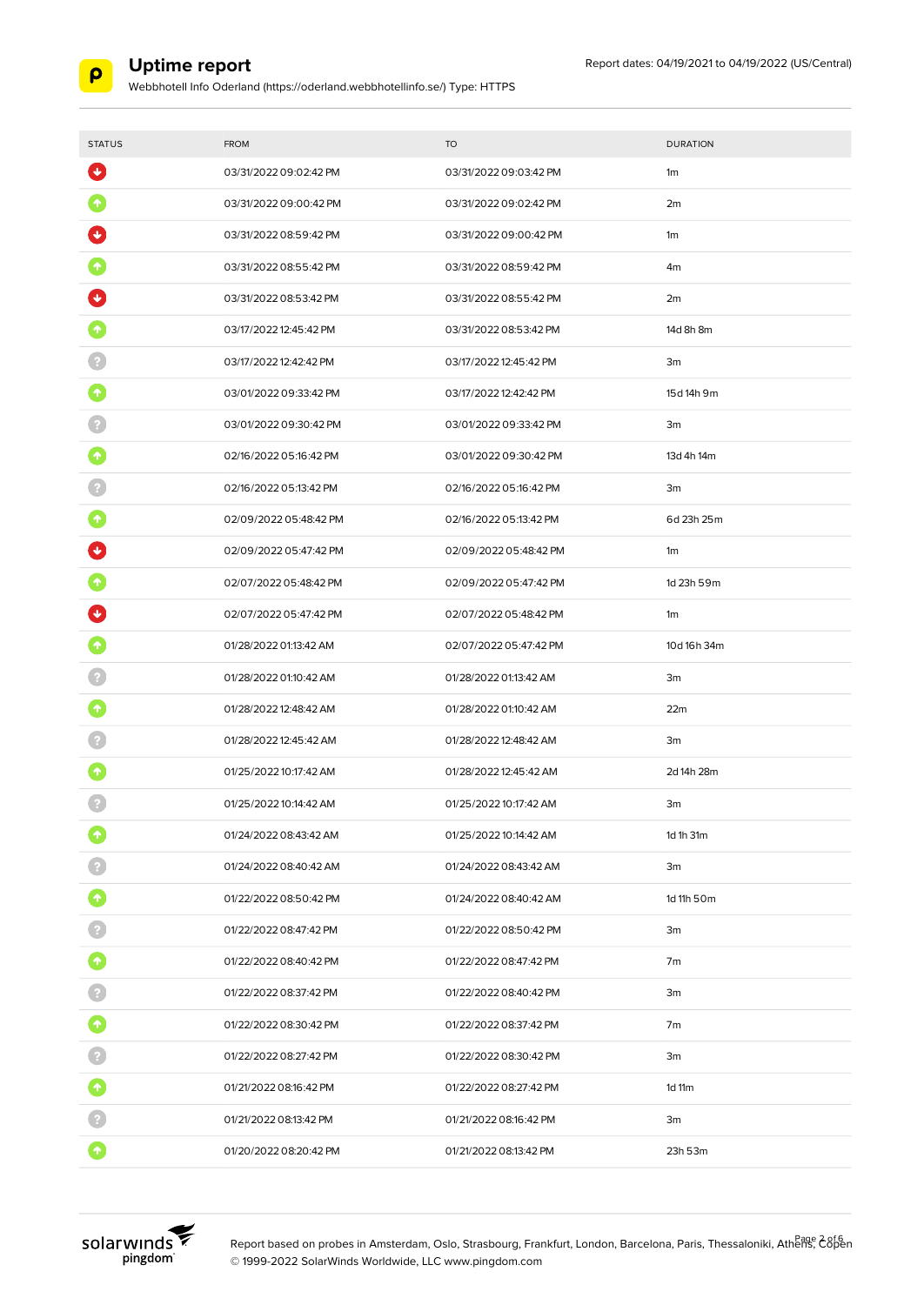

| <b>STATUS</b>           | <b>FROM</b>            | <b>TO</b>              | <b>DURATION</b> |
|-------------------------|------------------------|------------------------|-----------------|
| -2                      | 01/20/2022 08:17:42 PM | 01/20/2022 08:20:42 PM | 3m              |
|                         |                        |                        |                 |
| $\boldsymbol{\Uparrow}$ | 01/20/2022 07:35:42 PM | 01/20/2022 08:17:42 PM | 42m             |
|                         | 01/20/2022 07:32:42 PM | 01/20/2022 07:35:42 PM | 3m              |
| ↑                       | 01/19/2022 02:57:42 PM | 01/20/2022 07:32:42 PM | 1d 4h 35m       |
|                         | 01/19/2022 02:53:42 PM | 01/19/2022 02:57:42 PM | 4m              |
|                         | 01/19/2022 02:48:42 PM | 01/19/2022 02:53:42 PM | 5 <sub>m</sub>  |
|                         | 01/19/2022 02:43:42 PM | 01/19/2022 02:48:42 PM | 5 <sub>m</sub>  |
| 个                       | 01/19/2022 02:39:42 PM | 01/19/2022 02:43:42 PM | 4m              |
|                         | 01/19/2022 02:33:42 PM | 01/19/2022 02:39:42 PM | 6m              |
| $\hat{\mathbf{T}}$      | 01/19/2022 02:29:42 PM | 01/19/2022 02:33:42 PM | 4m              |
|                         | 01/19/2022 02:25:42 PM | 01/19/2022 02:29:42 PM | 4m              |
|                         | 01/19/2022 03:51:42 AM | 01/19/2022 02:25:42 PM | 10h 34m         |
|                         | 01/19/2022 03:50:42 AM | 01/19/2022 03:51:42 AM | 1m              |
|                         | 01/14/2022 11:16:42 AM | 01/19/2022 03:50:42 AM | 4d 16h 34m      |
|                         | 01/14/2022 11:15:42 AM | 01/14/2022 11:16:42 AM | 1m              |
|                         | 01/10/2022 03:12:42 PM | 01/14/2022 11:15:42 AM | 3d 20h 3m       |
|                         | 01/10/2022 03:09:42 PM | 01/10/2022 03:12:42 PM | 3m              |
| ↑                       | 01/06/2022 11:05:42 PM | 01/10/2022 03:09:42 PM | 3d 16h 4m       |
|                         | 01/06/2022 11:04:42 PM | 01/06/2022 11:05:42 PM | 1m              |
|                         | 01/04/2022 05:48:42 PM | 01/06/2022 11:04:42 PM | 2d 5h 16m       |
| ◆                       | 01/04/2022 05:47:42 PM | 01/04/2022 05:48:42 PM | 1m              |
|                         | 01/01/2022 08:57:42 PM | 01/04/2022 05:47:42 PM | 2d 20h 50m      |
|                         | 01/01/2022 08:54:42 PM | 01/01/2022 08:57:42 PM | 3m              |
| 0                       | 01/01/2022 08:24:42 PM | 01/01/2022 08:54:42 PM | 30 <sub>m</sub> |
|                         | 01/01/2022 08:21:42 PM | 01/01/2022 08:24:42 PM | 3m              |
| $\bullet$               | 01/01/2022 08:19:42 PM | 01/01/2022 08:21:42 PM | 2m              |
|                         | 01/01/2022 08:16:42 PM | 01/01/2022 08:19:42 PM | 3m              |
| $\bullet$               | 01/01/2022 08:14:42 PM | 01/01/2022 08:16:42 PM | 2m              |
|                         | 01/01/2022 08:11:42 PM | 01/01/2022 08:14:42 PM | 3m              |
| $\bullet$               | 01/01/2022 08:09:42 PM | 01/01/2022 08:11:42 PM | 2m              |
|                         | 01/01/2022 08:06:42 PM | 01/01/2022 08:09:42 PM | 3m              |
| $\blacklozenge$         | 01/01/2022 08:04:42 PM | 01/01/2022 08:06:42 PM | 2m              |

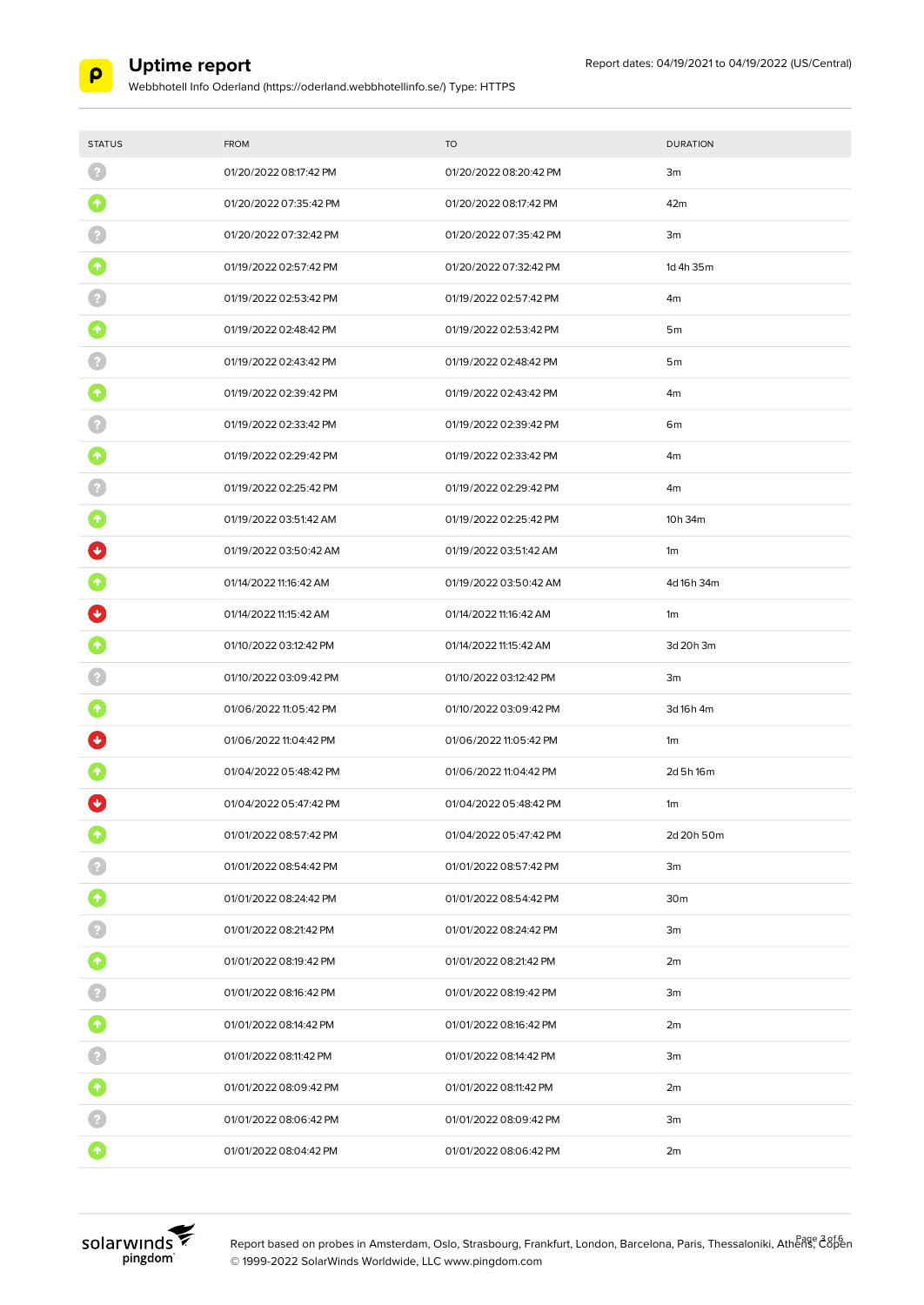

| <b>STATUS</b>   | <b>FROM</b>            | <b>TO</b>              | <b>DURATION</b> |
|-----------------|------------------------|------------------------|-----------------|
| -2              | 01/01/2022 08:01:42 PM | 01/01/2022 08:04:42 PM | 3m              |
|                 | 01/01/2022 07:59:42 PM | 01/01/2022 08:01:42 PM | 2m              |
|                 | 01/01/2022 07:56:42 PM | 01/01/2022 07:59:42 PM | 3m              |
|                 | 01/01/2022 07:54:42 PM | 01/01/2022 07:56:42 PM | 2m              |
|                 | 01/01/2022 07:51:42 PM | 01/01/2022 07:54:42 PM | 3m              |
|                 | 01/01/2022 07:49:42 PM | 01/01/2022 07:51:42 PM | 2m              |
|                 | 01/01/2022 07:46:42 PM | 01/01/2022 07:49:42 PM | 3m              |
|                 | 01/01/2022 07:44:42 PM | 01/01/2022 07:46:42 PM | 2m              |
|                 | 01/01/2022 07:41:42 PM | 01/01/2022 07:44:42 PM | 3m              |
|                 | 01/01/2022 07:39:42 PM | 01/01/2022 07:41:42 PM | 2m              |
|                 | 01/01/2022 07:36:42 PM | 01/01/2022 07:39:42 PM | 3m              |
|                 | 01/01/2022 07:34:42 PM | 01/01/2022 07:36:42 PM | 2m              |
|                 | 01/01/2022 07:31:42 PM | 01/01/2022 07:34:42 PM | 3m              |
|                 | 01/01/2022 07:29:42 PM | 01/01/2022 07:31:42 PM | 2m              |
|                 | 01/01/2022 07:26:42 PM | 01/01/2022 07:29:42 PM | 3m              |
|                 | 01/01/2022 07:24:42 PM | 01/01/2022 07:26:42 PM | 2m              |
|                 | 01/01/2022 07:21:42 PM | 01/01/2022 07:24:42 PM | 3m              |
|                 | 01/01/2022 07:19:42 PM | 01/01/2022 07:21:42 PM | 2m              |
|                 | 01/01/2022 07:16:42 PM | 01/01/2022 07:19:42 PM | 3m              |
|                 | 01/01/2022 07:14:42 PM | 01/01/2022 07:16:42 PM | 2m              |
|                 | 01/01/2022 07:11:42 PM | 01/01/2022 07:14:42 PM | 3m              |
|                 | 01/01/2022 07:09:42 PM | 01/01/2022 07:11:42 PM | 2m              |
|                 | 01/01/2022 07:06:42 PM | 01/01/2022 07:09:42 PM | 3m              |
| $\bullet$       | 01/01/2022 07:04:42 PM | 01/01/2022 07:06:42 PM | 2m              |
|                 | 01/01/2022 07:01:42 PM | 01/01/2022 07:04:42 PM | 3m              |
| $\bullet$       | 01/01/2022 06:59:42 PM | 01/01/2022 07:01:42 PM | 2m              |
|                 | 01/01/2022 06:56:42 PM | 01/01/2022 06:59:42 PM | 3m              |
| $\blacklozenge$ | 01/01/2022 06:54:42 PM | 01/01/2022 06:56:42 PM | 2m              |
|                 | 01/01/2022 06:51:42 PM | 01/01/2022 06:54:42 PM | 3m              |
| $\bullet$       | 01/01/2022 06:49:42 PM | 01/01/2022 06:51:42 PM | 2m              |
|                 | 01/01/2022 06:46:42 PM | 01/01/2022 06:49:42 PM | 3m              |
| $\blacklozenge$ | 01/01/2022 06:44:42 PM | 01/01/2022 06:46:42 PM | 2m              |



Report based on probes in Amsterdam, Oslo, Strasbourg, Frankfurt, London, Barcelona, Paris, Thessaloniki, Athenge A8f6en © 1999-2022 SolarWinds Worldwide, LLC www.pingdom.com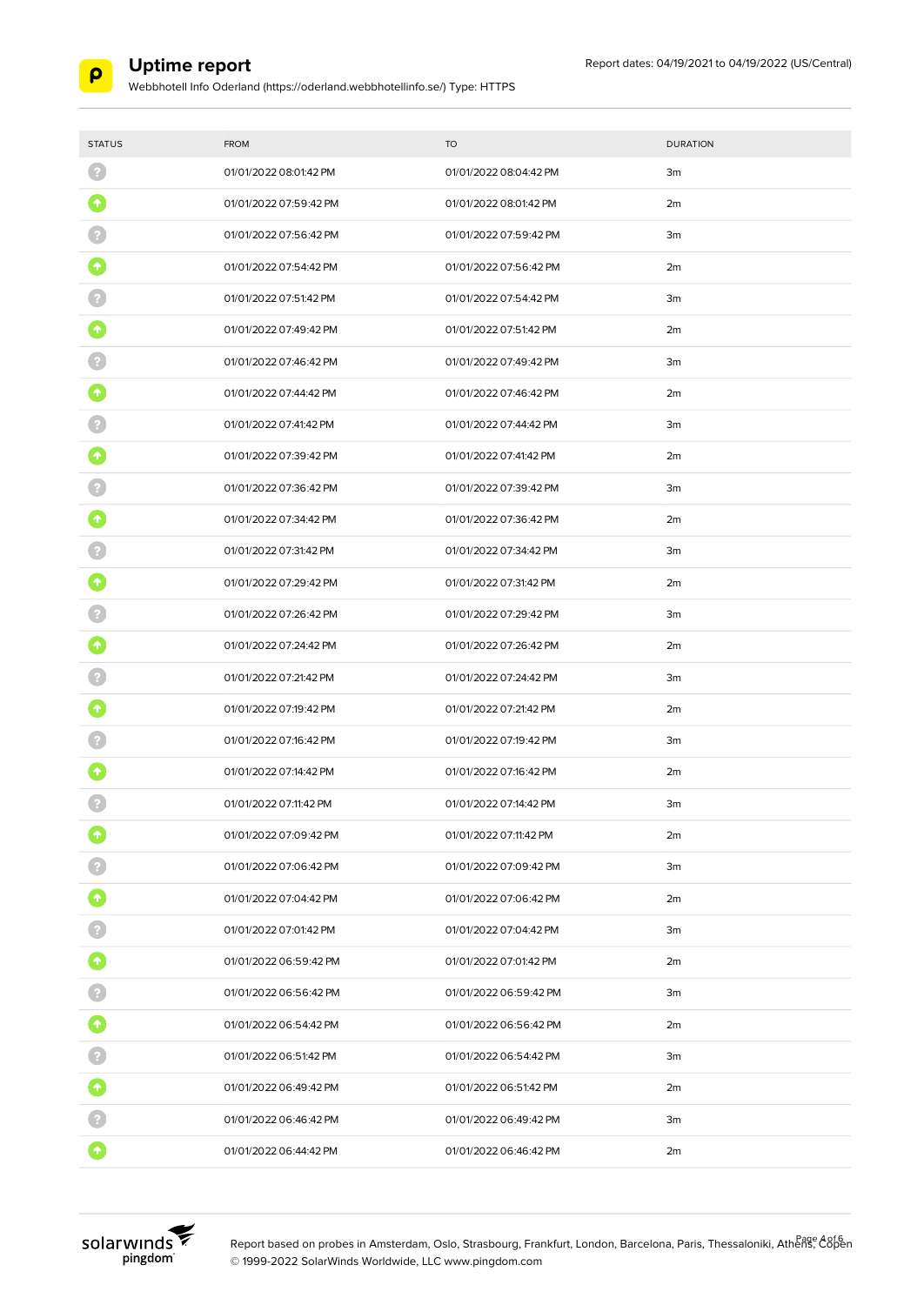

Webbhotell Info Oderland (https://oderland.webbhotellinfo.se/) Type: HTTPS

| <b>STATUS</b>   | <b>FROM</b>            | <b>TO</b>              | <b>DURATION</b> |
|-----------------|------------------------|------------------------|-----------------|
|                 | 01/01/2022 06:41:42 PM | 01/01/2022 06:44:42 PM | 3m              |
| $\blacklozenge$ | 01/01/2022 06:39:42 PM | 01/01/2022 06:41:42 PM | 2m              |
|                 | 01/01/2022 06:36:42 PM | 01/01/2022 06:39:42 PM | 3m              |
|                 | 01/01/2022 06:34:42 PM | 01/01/2022 06:36:42 PM | 2m              |
|                 | 01/01/2022 06:31:42 PM | 01/01/2022 06:34:42 PM | 3m              |
|                 | 01/01/2022 06:29:42 PM | 01/01/2022 06:31:42 PM | 2m              |
|                 | 01/01/2022 06:26:42 PM | 01/01/2022 06:29:42 PM | 3m              |
|                 | 01/01/2022 06:24:42 PM | 01/01/2022 06:26:42 PM | 2m              |
|                 | 01/01/2022 06:21:42 PM | 01/01/2022 06:24:42 PM | 3m              |
|                 | 01/01/2022 06:19:42 PM | 01/01/2022 06:21:42 PM | 2m              |
|                 | 01/01/2022 06:16:42 PM | 01/01/2022 06:19:42 PM | 3m              |
| $\uparrow$      | 01/01/2022 06:14:42 PM | 01/01/2022 06:16:42 PM | 2m              |
|                 | 01/01/2022 06:11:42 PM | 01/01/2022 06:14:42 PM | 3m              |
|                 | 01/01/2022 03:09:42 PM | 01/01/2022 06:11:42 PM | 3h2m            |
|                 | 01/01/2022 03:06:42 PM | 01/01/2022 03:09:42 PM | 3 <sub>m</sub>  |
|                 | 01/01/2022 12:25:42 PM | 01/01/2022 03:06:42 PM | 2h 41m          |
|                 | 01/01/2022 12:22:42 PM | 01/01/2022 12:25:42 PM | 3m              |
|                 | 12/31/2021 06:17:42 PM | 01/01/2022 12:22:42 PM | 18h 5m          |
|                 | 12/31/2021 06:14:42 PM | 12/31/2021 06:17:42 PM | 3m              |
|                 | 12/31/2021 12:16:42 PM | 12/31/2021 06:14:42 PM | 5h 58m          |
|                 | 12/31/2021 12:13:42 PM | 12/31/2021 12:16:42 PM | 3m              |
|                 | 12/31/2021 12:11:42 PM | 12/31/2021 12:13:42 PM | 2m              |
|                 | 12/31/2021 12:08:42 PM | 12/31/2021 12:11:42 PM | 3m              |
| 0               | 12/11/2021 04:04:42 AM | 12/31/2021 12:08:42 PM | 20d 8h 4m       |
|                 | 12/11/2021 04:01:42 AM | 12/11/2021 04:04:42 AM | 3m              |
| 0               | 11/22/2021 01:24:42 AM | 12/11/2021 04:01:42 AM | 19d 2h 37m      |
| $\overline{P}$  | 11/22/2021 01:21:42 AM | 11/22/2021 01:24:42 AM | 3m              |
| 0               | 10/31/2021 10:33:42 PM | 11/22/2021 01:21:42 AM | 21d 3h 48m      |
| $\bullet$       | 10/31/2021 10:29:42 PM | 10/31/2021 10:33:42 PM | 4m              |
| $\bullet$       | 09/26/202110:35:42 AM  | 10/31/2021 10:29:42 PM | 35d 11h 54m     |
|                 | 09/26/202110:32:42 AM  | 09/26/202110:35:42 AM  | 3m              |
| $\bullet$       | 09/24/202108:45:42 AM  | 09/26/202110:32:42 AM  | 2d 1h 47m       |



Report based on probes in Amsterdam, Oslo, Strasbourg, Frankfurt, London, Barcelona, Paris, Thessaloniki, Athens, E8pen © 1999-2022 SolarWinds Worldwide, LLC www.pingdom.com